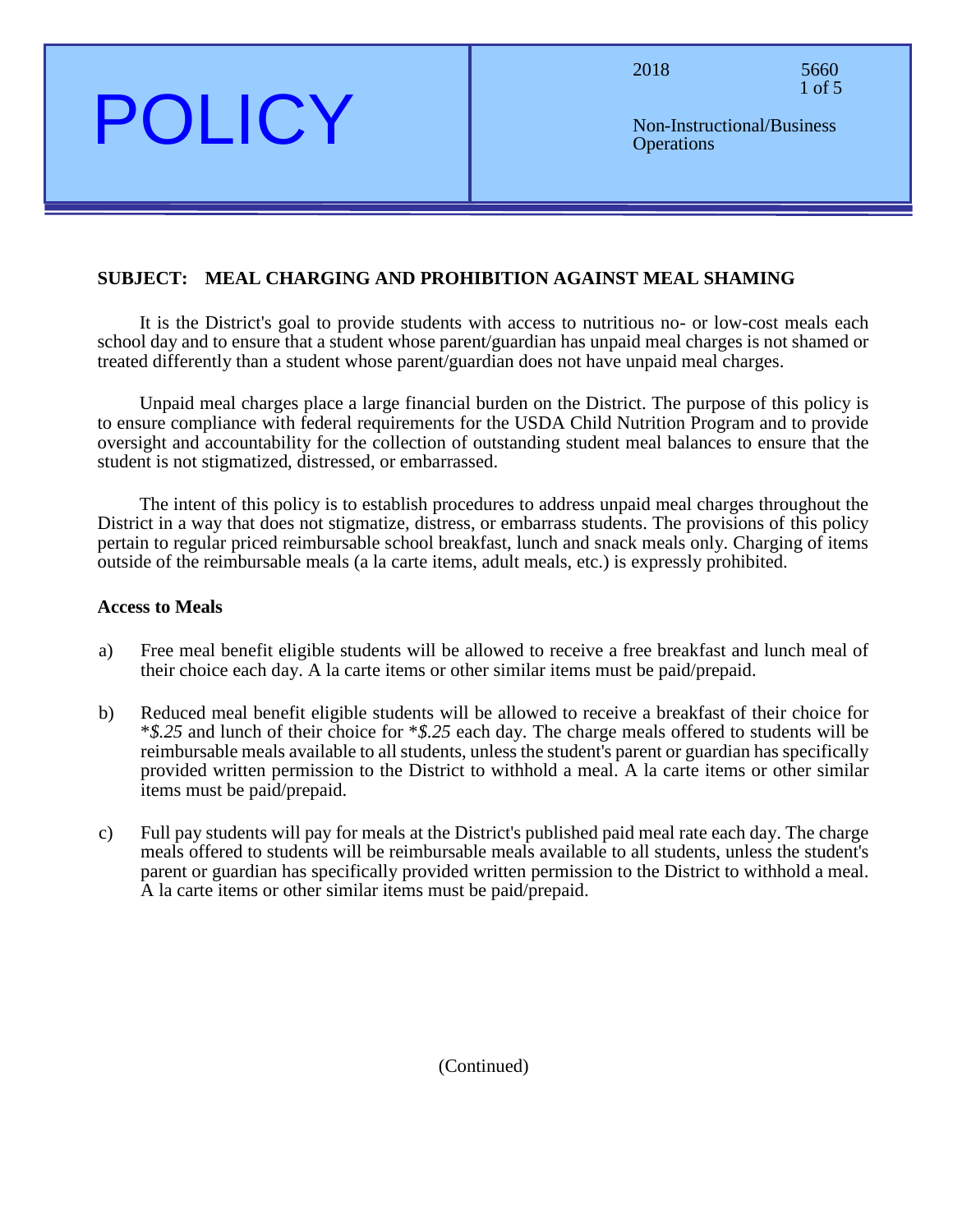2018 5660 2 of 5

POLICY

## **SUBJECT: MEAL CHARGING AND PROHIBITION AGAINST MEAL SHAMING (Cont'd.) Ongoing Staff Training**

- a) Staff will be trained annually and throughout the year as needed on the procedures for managing meal charges using the State Education Department (SED) Webinar or the District's training program.
- b) Staff training will include ongoing eligibility certification for free or reduced price meals.

#### **Parent Notification**

- a) Parents/guardians will be notified that a student's meal card or account balance is exhausted within \*3-5 days and then every \*3-5 days/weeks thereafter.
- b) Parents/guardians will be notified that a student has accrued unpaid meal charges within \*3-5 days of the charge and then every \*3-5 days/weeks thereafter.

#### **Parent Outreach**

- a) Staff will communicate with parents/guardians with five or more unpaid meal charges to determine eligibility for free or reduced price meals.
- b) Staff will make two documented attempts to reach out to parents/guardians to complete a meal application in addition to the application and instructions provided in the school enrollment packet.
- c) Staff will contact the parent/guardian to offer assistance with completion of meal application to determine if there are other issues within the household causing the student to have insufficient funds, offering any other assistance that is appropriate.

#### **Minimizing Student Distress**

- a) Staff will not publicly identify or stigmatize any student in line for a meal or discuss any outstanding meal debt in the presence of any other students.
- b) Students with unpaid meal charges will not be required to wear a wristband or handstamp, or to do chores or other work to pay for meals.
- c) Staff will not throw away a meal after it has been served because of the student's inability to pay for the meal or because of previous unpaid meal charges.
- d) Staff will not take any action directed at a student to collect unpaid meal charges.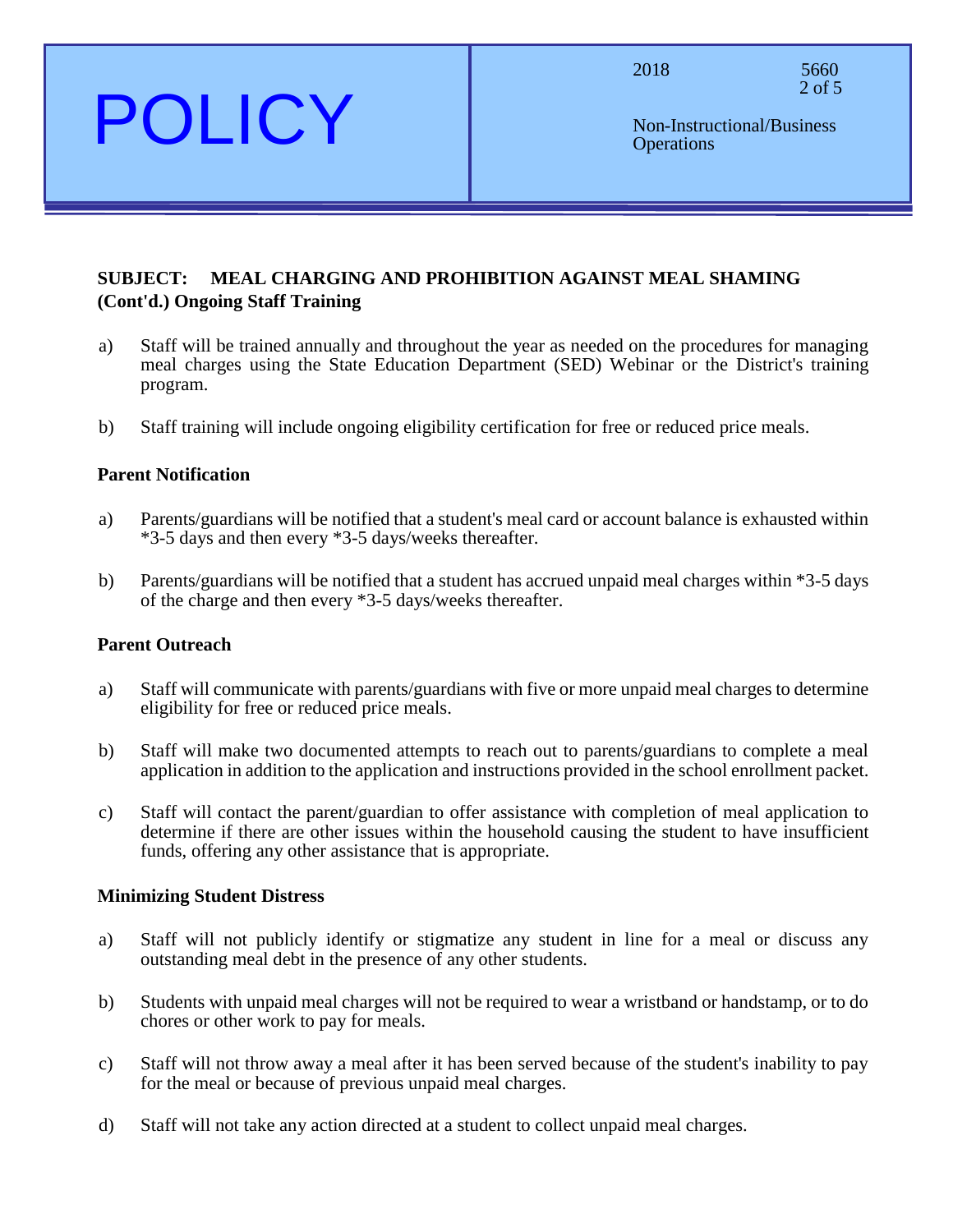# POLICY

2018 5660 3 of 5

### **SUBJECT: MEAL CHARGING AND PROHIBITION AGAINST MEAL SHAMING (Cont'd.)**

e) Staff will deal directly with parents/guardians regarding unpaid meal charges.

#### **Ongoing Eligibility Certification**

- a) Staff will conduct direct certification through the New York Student Identification System (NYSSIS) or using SED Roster Upload at least monthly to maximize free eligibility.
- b) Staff will provide parents/guardians with free and reduced price application and instructions at the beginning of each school year in the school enrollment packet.
- c) If the District uses an electronic meal application, it will provide an explanation of the process in the school enrollment packet and instructions on how to request a paper application at no cost.
- d) The District will provide at least two additional free and reduced price applications throughout the school year to families identified as owing meal charges.
- e) The District will use its administrative prerogative to complete an application on a student's behalf judiciously, and only after using exhaustive efforts to obtain a completed application from the student's parent/guardian. The District will complete the application using only available information on family size and income that falls within approvable guidelines.
- f) The District will coordinate with the foster, homeless, migrant, and runaway coordinators at least monthly to certify eligible students.

#### **Prepaid Accounts**

Students/Parents/Guardians may pay for meals in advance via \*www.lyncourtschool.org or with a check payable to \*Lyncourt School Food Service. Further details are available on the District's webpage at \*www.lyncourtschool.org. Funds should be maintained in accounts to minimize the possibility that a student may be without meal money on any given day. Any remaining funds for a particular student \**may* be carried over to the next school year.

To obtain a refund for a withdrawn or graduating student, a written or e-mailed request for a refund of any money remaining in the student's account must be submitted. Students who are graduating at the end of the year will be given the option to transfer any remaining money to a sibling's account through a written request.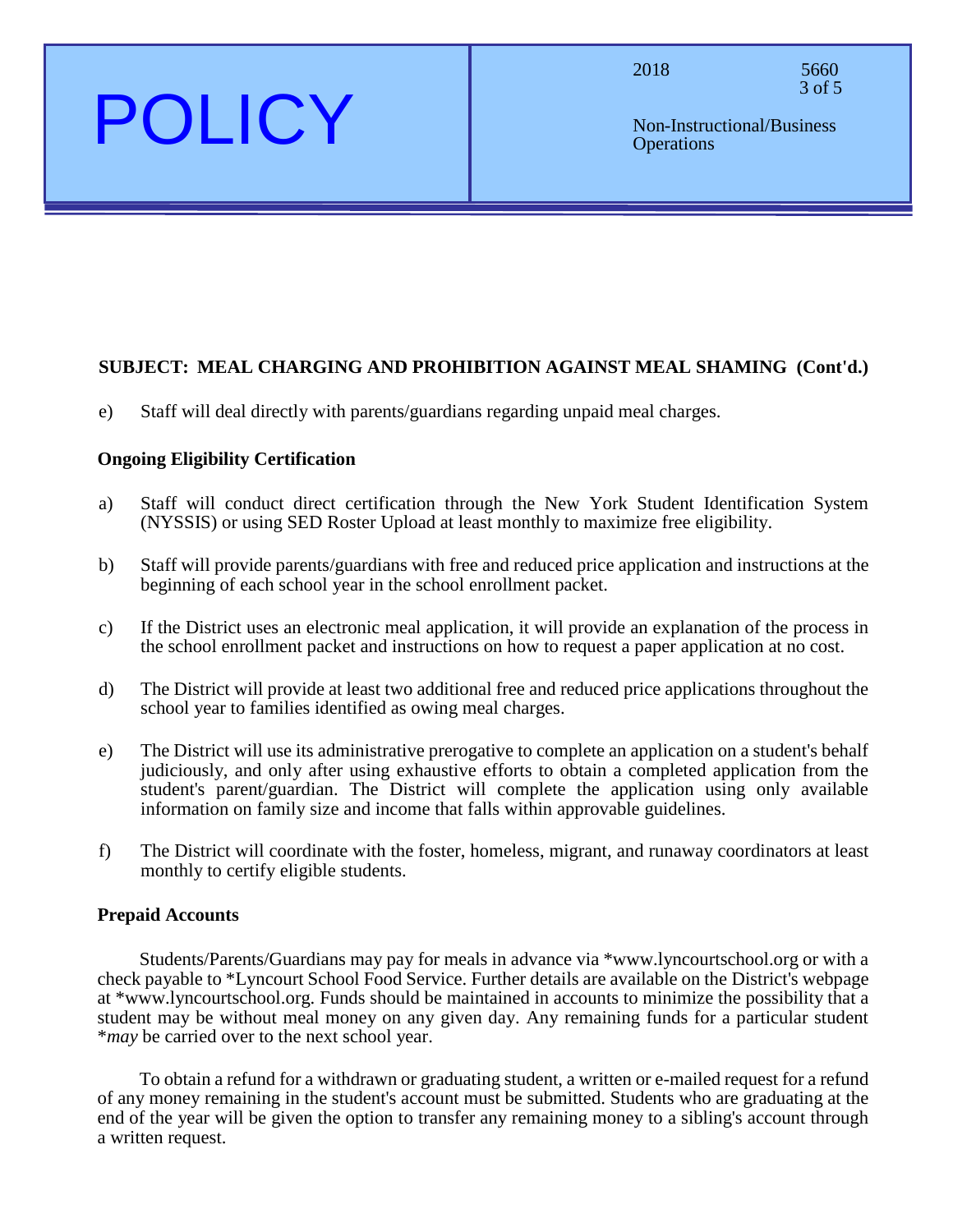

2018 5660 4 of 5

Non-Instructional/Business **Operations** 

Unclaimed funds must be requested within one school year. Unclaimed funds will then become the property of the District Food Service Program.

Adoption Date: September 11, 2018 by Lyncourt BOE